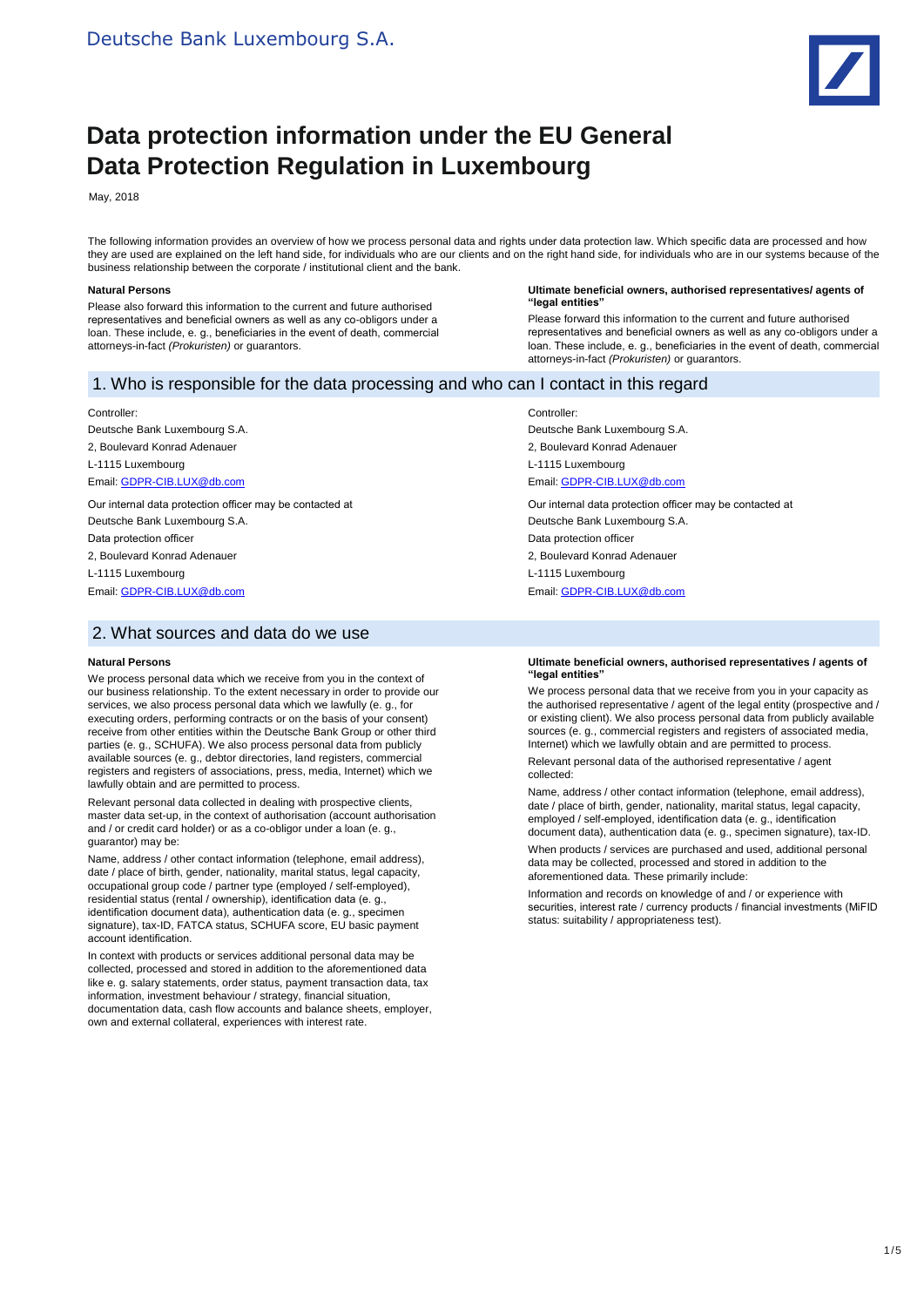

# 3. Why do we process your data (purpose of the processing) and on what legal basis

#### **Natural Persons**

We process the aforementioned personal data in compliance with the provisions of the EU General Data Protection Regulation (GDPR) and the applicable Luxembourgish data protection law.

#### **a. for the performance of contractual obligations (article 6 (1) b) GDPR)**

The processing of personal data is carried out in order to perform banking transactions and financial services pursuant to contracts with our clients or to take steps at your request prior to entering into a contract.

The purposes of the data processing are primarily dependent on the specific product (see no. 2) and may include, among other things, requirements analyses, advice, asset management and transactional services. For further details on the purpose of the data processing, please refer to the respective contractual documentation and terms and conditions.

#### **b. for compliance with a legal obligation (article 6 (1) c) GDPR) or in the public interest (article 6 (1) e) GDPR)**

As a bank, we are also subject to various legal obligations, i.e., statutory requirements (e. g., the Law of 17 June 1992 relating to the accounts of credit institutions, the EU Directive 1025/849 on the prevention of the use of the financial system for the purpose of money laundering or terrorist financing, the law of 5. April 1993 on the financial sector, tax laws), the German Money Laundering Act (Geldwäschegesetz – GWG), as well as banking supervisory requirements (e. g., the European Central Bank, the European Banking Supervisory Authority, Deutsche Bundesbank and the German Federal Financial Supervisory Authority (*Bundesanstalt für Finanzdienstleistungsaufsicht* – BaFin), the Luxembourgish Central Bank and the Luxembourgish Financial Supervisory Authoritiy *(Commission de surveillance du sector financier* - CSSF).

Other purposes of processing include credit checks, identity and age verification, anti-fraud and anti-money laundering measures, the satisfaction of tax law control and reporting obligations as well as the assessment and management of risks in the bank and the Group.

#### **c. for the purposes of safeguarding legitimate interests (article 6 (1) f) GDPR)**

Where necessary, we process your data above and beyond the actual performance of our contractual obligations in order to safeguard the legitimate interests pursued by us or by a third party. Examples:

- Consulting and exchanging data with credit agencies (e. g., SCHUFA) to determine credit or default risks and requirements in the case of a garnishment protection account or basic payment account
- Evaluating and optimising procedures for demand analysis and for approaching clients directly; incl. client segmentation and calculating the likelihood of closure
- Advertising or market and opinion research, to the extent that you have not objected to having your data used
- Asserting legal claims and mounting a defence in the event of litigation
- Ensuring the bank's IT security and IT operations
- Preventing crimes
- Video surveillance to safeguard against trespassers, to gather evidence in the event of robbery or fraud or to document disposals and deposits, e. g., at ATMs
- Measures for building and systems security (e. g., admittance control)
- Measures to ensure against trespassing
- Measures to manage business and further develop services and products
- Group risk management

#### **d. on the basis of your consent (article 6 (1) a) GDPR)**

Insofar as you have granted us consent to the processing of personal data for specific purposes (e. g., transfer of data within the association / Group), the lawfulness of such processing is based on your consent.

Any consent granted may be revoked at any time. This also applies to the revocation of declarations of consent that are granted to us prior to the entry into force of the EU General Data Protection Regulation, i. e., prior to 25 May 2018.

Please be advised that the revocation shall only have effect for the future. Any processing that was carried out prior to the revocation shall not be affected thereby. You can request a status overview of the consents you have granted from us at any time or view some of them when banking online.

#### **Ultimate beneficial owners, authorised representatives / agents of "legal entities"**

We process the aforementioned personal data in compliance with the provisions of the General Data Protection Regulation (GDPR) and the applicable local data protection law.

#### **a. for the performance of contractual obligations (article 6 (1) b) GDPR)**

The processing of personal data is carried out in order to perform banking transactions and financial services pursuant to contracts with our clients or to take steps prior to entering into a contract.

For further details on the purpose of the data processing, please refer to the respective contractual documentation and terms and conditions.

#### **b. for compliance with a legal obligation (article 6 (1) c) GDPR) or in the public interest (article 6 (1) e) GDPR)**

As a bank, we are also subject to various legal obligations, i. e., statutory requirements (e. g., the Law of 17 June 1992 relating to the accounts of credit institutions, the EU Directive 1025/849 on the prevention of the use of the financial system for the purpose of money laundering or terrorist financing, the law of 5. April 1993 on the financial sector, tax laws), the German Money Laundering Act (Geldwäschegesetz – GWG), the as well as banking supervisory requirements (e. g., the European Central Bank, the European Banking Supervisory Authority, Deutsche Bundesbank and the German Federal Financial Supervisory Authority (*Bundesanstalt für Finanzdienstleistungsaufsicht* – BaFin), the Luxembourgish Central Bank and the Luxembourgish Financial Supervisory Authoritiy (*Commission de surveillance du sector financier* - CSSF).

The purposes of processing include identity and age verification as well as anti-fraud and anti-money laundering measures.

#### **c. for the purposes of safeguarding legitimate interests (article 6 (1) f) GDPR)**

Where necessary, we process your data above and beyond the actual performance of our contractual obligations in order to safeguard the legitimate interests pursued by us or by a third party. Examples:

- Asserting legal claims and mounting a defence in the event of litigation
- Ensuring the bank's IT security and IT operations
- Preventing crimes
- Video surveillance to safeguard against trespassers, to gather evidence in the event of robbery or fraud or to document disposals and deposits, e. g., at ATMs
- Measures for building and systems security (e. g., admittance control)
- Measures to ensure against trespassing

#### **d. on the basis of your consent (article 6 (1) a) GDPR)**

Insofar as you have granted us consent to the processing of personal data for specific purposes (e. g., transfer of data within the association / Group), the lawfulness of such processing is based on your consent.

Any consent granted may be revoked at any time. This also applies to the revocation of declarations of consent that are granted prior to the entry into force of the EU General Data Protection Regulation, i. e., prior to 25 May 2018.

Please be advised that the revocation will only take effect in the future and does not apply to processing carried out prior thereto.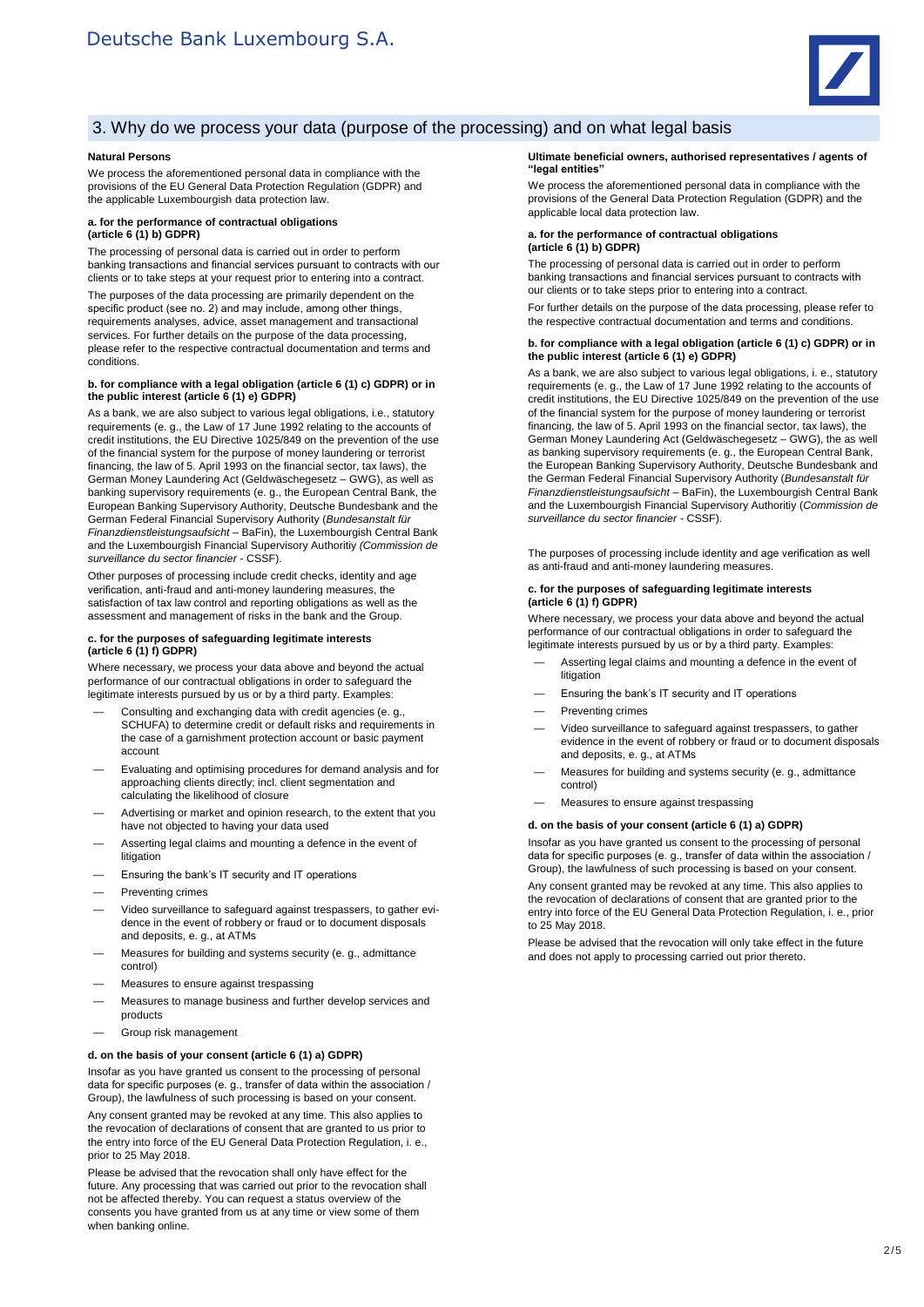

# 4. Who receives my data

#### **Natural Persons**

Within the bank, those offices are given access to your data which require them in order to perform our contractual and statutory obligations. Service providers and vicarious agents employed by us may also receive data for these purposes if they observe banking secrecy and our written instructions under data protection law. These are mainly companies from the categories listed below.

With regard to the transfer of data to recipients outside the bank, it must first of all be noted that as a bank we are under a duty to maintain secrecy about any customer-related facts and evaluations of which we may have knowledge (Banking secrecy under no. 2 of our General Business Conditions). We may only disclose information about you if we are legally required to do so, if you have given your consent, if we are authorized to provide bank information and/or if processors commissioned by us guarantee compliance with banking secrecy and the provisions of the GDPR/local data protection law.

Under these conditions, recipients of personal data may be, for example:

- Public authorities and institutions (e.g., Deutsche Bundesbank, BaFin, the European Banking Authority, the European Central Bank, tax offices, insofar as a statutory or official obligation exists)
- Other credit and financial services institutions, comparable institutions and processors to whom we transfer personal data in order to perform the business relationship with you. Specifically: processing of bank references, support / maintenance of EDP / IT applications, archiving, document processing, call centre services, compliance services, controlling, data screening for anti-money laundering purposes, data destruction, purchasing/procurement, space management, real estate appraisals, loan processing service, collateral management, collection, payment card processing (debit card/credit cards), customer management, letter shops, marketing, media technology, reporting, research, risk controlling, expense accounting, telephony, video identification, website management, investment services, share register, fund management, auditing services, payment transactions

Other recipients of data may be those offices to which you have given your consent to the transfer of data or with respect to which you have exempted us from banking secrecy by agreement or consent.

### 5. Is data transfer to a third country or to an international organisation

#### **Natural Persons**

Data will only be transferred to countries outside the EU or the EEA (socalled third countries) if this is required for the execution of your orders (e. g., payment and securities orders), prescribed by law (e. g., reporting obligations under tax law), if you have given us your consent or in the context of commissioned data processing. If service providers in a third country are used, they are obligated to comply with the data protection level in Europe in addition to written instructions by agreement of the EU standard contractual clauses.

# 6. How long will my data be stored

#### **Natural Persons**

We process and store your personal data as long as it is necessary for the performance of our contractual and statutory obligations. In this regard, it should be noted that our business relationship is a continuing obligation designed to last for several years.

If the data are no longer required for the performance of our contractual and statutory obligations, they are regularly deleted, unless their further processing (for a limited time) is necessary for the following purposes:

- Compliance with records retention periods under commercial and tax law, such as the Luxemburgish Commercial Code (*Le code de commerce*), the Law of 17 June 1992 relating to the accounts of credit institutions, the EU Directive 1015/849 on the prevention of the use of the financial system for the purpose of money laundering or terrorist financing, and the Law of 5.April 1993 on the financial sector), and the Money Laundering Act (*Geldwäschegesetz* – GWG). The records retention periods prescribed therein range from two to 10 years
- Preservation of evidence within the scope of statutes of limitation Under Art 2262 of the Luxemburgish Civil code (*Code civil*) these retention periods may be up to 30 years

#### **Ultimate beneficial owners, authorised representatives / agents of "legal entities"**

Within the bank, those offices are given access to your data which require them in order to perform our contractual and statutory obligations. Service providers and vicarious agents employed by us may also receive data for these purposes if they observe banking secrecy and our written instructions under data protection law.

With regard to the transfer of data to recipients outside the bank, it must first of all be noted that as a bank we are under a duty to maintain secrecy about any customer-related facts and evaluations (applies equally to authorised representatives / agents) of which we may have knowledge (Banking secrecy under our General Business Conditions).

We may only disclose information about you if we are legally required to do so, if you have given your consent and / or if processors commissioned by us guarantee compliance with banking secrecy and the provisions of the GDPR / local data protection law.

#### **Ultimate beneficial owners, authorised representatives / agents of "legal entities"**

Data will only be transferred to countries outside the EU or the EEA (socalled third countries) if this is required for the execution of your client´s orders (e. g., payment and securities orders), prescribed by law (e. g., reporting obligations under tax law), if you have given us your consent or in the context of commissioned data processing. If service providers in a third country are used, they are obligated to comply with the data protection level in Europe in addition to written instructions by agreement of the EU standard contractual clauses.

#### **Ultimate beneficial owners, authorised representatives / agents of "legal entities"**

We process and store your personal data as long as you are authorised to represent the respective legal entity in dealings with us.

If the data are no longer required for the performance of our contractual and statutory obligations, they are regularly deleted, unless their further processing (for a limited time) is necessary for the following purposes:

- Compliance with records retention periods under commercial and tax law, such as such as the Luxemburgish Commercial Code (*Le code de commerce*), the Law of 17 June 1992 relating to the accounts of credit institutions, the EU Directive 1015/849 on the prevention of the use of the financial system for the purpose of money laundering or terrorist financing, and the Law of 5.April 1993 on the financial sector), and the Money Laundering Act (*Geldwäschegesetz* – GWG). The records retention periods prescribed therein range from two to 10 years
- Preservation of evidence within the scope of statutes of limitations. Under Art 2262 of the Luxemburgish Civil code (*Code civil*) these retention periods may be up to 30 years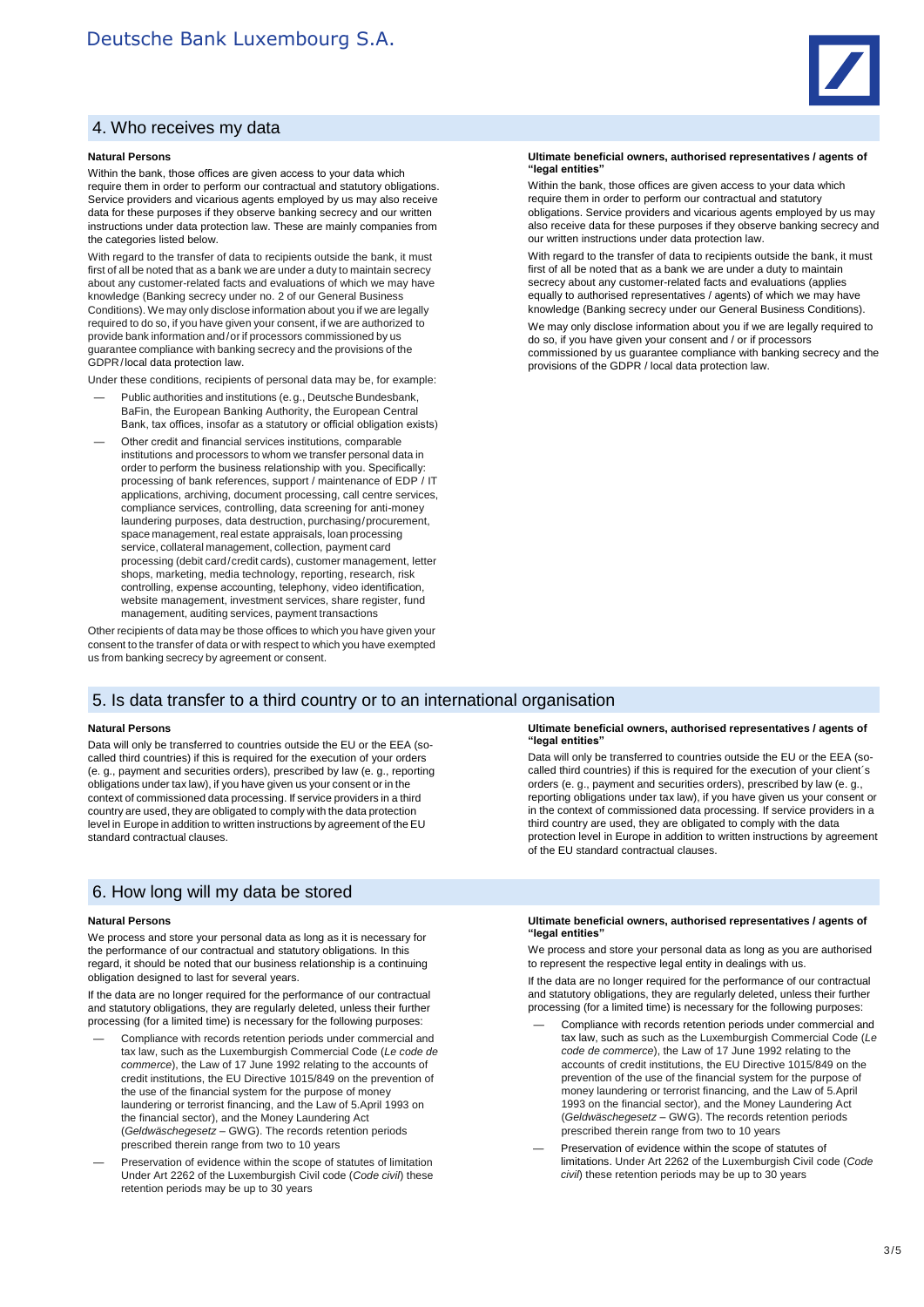

# 7. What data protection rights do I have

#### **Natural Persons**

Every data subject has a right of access (article 15 GDPR), a right to rectification (article 16 GDPR), a right to erasure (article 17 GDPR), a right to restriction of processing (article 18 GDPR), a right to object (article 21 GDPR) and a right to data portability (article 20 GDPR). Data subjects also have a right to lodge a complaint with a supervisory authority (article 77 GDPR).

You may revoke your consent to the processing of personal data at any time. This also applies to the revocation of declarations of consent that are granted prior to the entry into force of the EU General Data Protection Regulation, i. e., prior to 25 May 2018. Please be advised that the revocation will only take effect in the future. Any processing that was carried out prior to the revocation shall not be affected thereby.

### 8. Am I under obligations to provide data

#### **Natural Persons**

Within the scope of our business relationship, you must provide personal data which is necessary for the initiation and execution of a business relationship and the performance of the associated contractual obligations or which we are legally obligated to collect. As a rule, we would not be able to enter into any contract or execute the order without these data or we may no longer be able to carry out an existing contract and would have to terminate it.

In particular, provisions of money laundering law require that we verify your identity before entering into the business relationship, for example, by means of your identity card and that we record your name, place of birth, date of birth, nationality and your residential address. In order for us to be able to comply with this statutory obligation, you must provide us with the necessary information and documents in accordance with section 4(6) GWG and notify us without undue delay of any changes that may arise during the course of the business relationship. If you do not provide us with the necessary information and documents, we will not be allowed to enter into or continue your requested business relationship.

**Ultimate beneficial owners, authorised representatives / agents of "legal entities"**

Every data subject has a right of access (article 15 GDPR), a right to rectification (article 16 GDPR), a right to erasure (article 17 GDPR), a right to restriction of processing (article 18 GDPR), a right to object (article 21 GDPR) and a right to data portability (article 20 GDPR) Data subjects also have a right to lodge a complaint with a supervisory authority (article 77 GDPR).

You may revoke your consent to the processing of personal data at any time. This also applies to the revocation of declarations of consent that are granted prior to the entry into force of the EU General Data Protection Regulation, i. e., prior to 25 May 2018. Please be advised that the revocation will only take effect in the future. Any processing that was carried out prior to the revocation shall not be affected thereby.

#### **Ultimate beneficial owners, authorised representatives / agents of "legal entities"**

Within the scope of our business relationship with the legal entity you represent in dealings with us, you must provide personal data which is necessary for accepting and executing any representative authority / authorization and the performance of the associated contractual obligations or which we are legally obligated to collect. As a rule, we would not be able to accept you as the authorized representative / agent without these data or we would have to revoke any existing representative authority / authorization.

In particular, provisions of money laundering law require that we verify your identity before establishing the authority / authorization, for example, by means of your identity card and that we record your name, place of birth, date of birth, nationality and your residential address. In order for us to be able to comply with this statutory obligation, you must provide us with the necessary information and documents in accordance with section 4 (6) GWG and notify us without undue delay of any changes that may arise during the course of the business relationship. If you do not provide us with the necessary information and documents, we will not be allowed to institute or continue the representative authority / authorization requested by the respective legal entity.

### 9. To what extent is automated decision making (including profiling) carried out

#### **Natural Persons**

As a rule, we do not make decisions based solely on automated processing das defined in article 22 GDPR to establish and implement the business relationship. If we use these procedures in individual cases, we will inform you of this separately, provided that this is prescribed by law.

## 10. Is profiling used

#### **Natural Persons**

In some cases, we process your data automatically with the aim of evaluating certain personal aspects (profiling). For instance, we use profiling in the following cases:

- We are required by law to take anti-money laundering and antifraud measures. Data evaluations are also carried out (in payment transactions, among other things) in this context. These measures also serve to protect you
- In order to provide you with targeted information and advice on products, we use evaluation tools. These enable demand-oriented communication and advertising, including market and opinion research
- We use scoring to assess your creditworthiness. We calculate the likelihood that a given client will meet their contractual payment obligations. The calculation may include, for example, income levels, expenses, existing liabilities, occupation, length of employment, experiences from the previous business relationship, repayment of prior loans in accordance with the contract, and information from credit agencies. Scoring is based on a mathematically and statistically recognized and proven procedure. The calculated score values assist us in our decision-making and are incorporated into ongoing risk management.